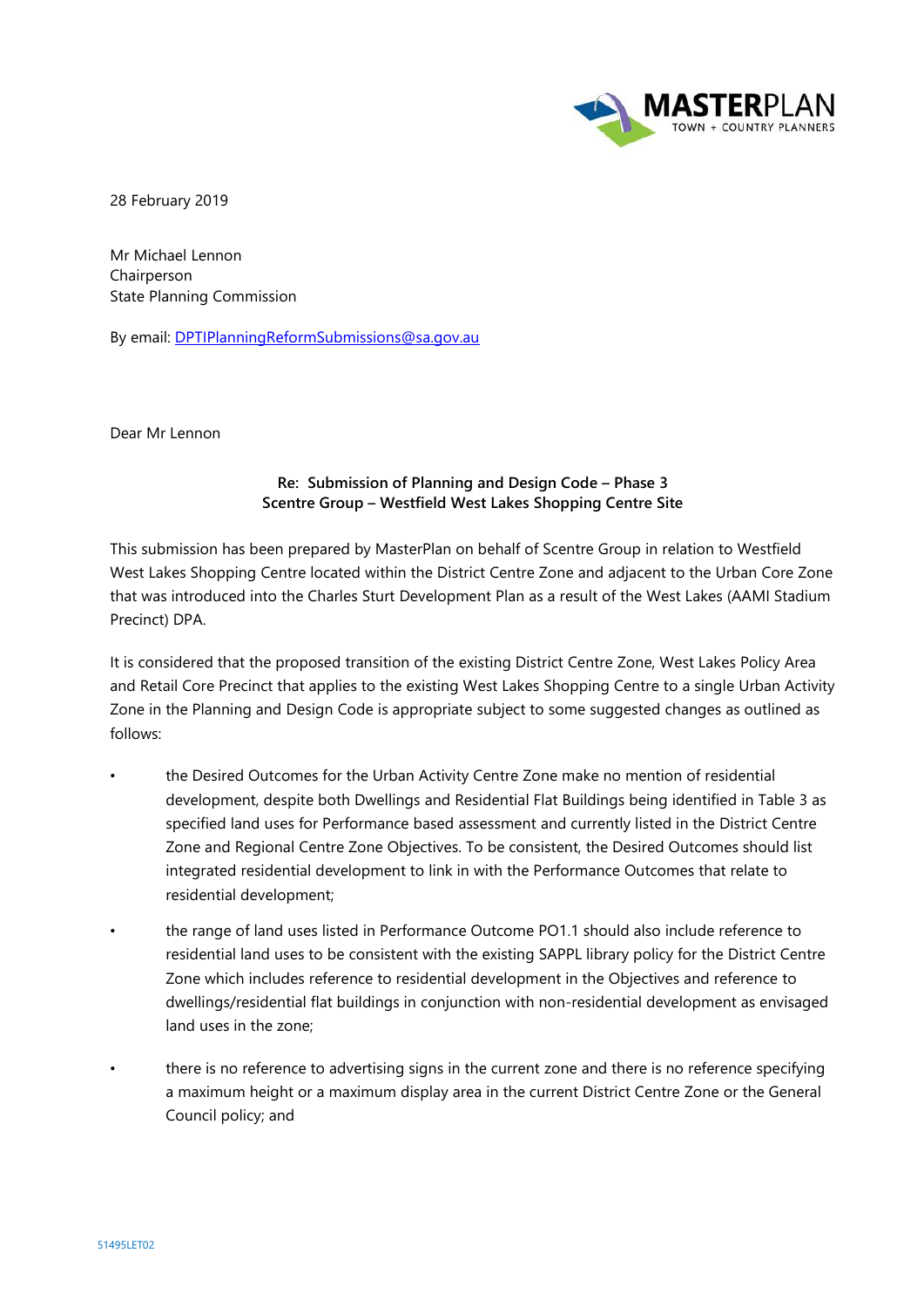

• the PD Code includes a Performance Outcome and a Deemed to Satisfy provision in the Urban Activity Centre Zone and a General Policy Requirement for the zone that specifies an 8.0 metre height limit and 5 square metre display area for freestanding signs. Noting the size and scale of the shopping centre such a restriction on signs is considered inappropriate when applied to an integrated shopping centre in an Urban Activity Centre Zone.

We note that no land uses are listed in DTS 1.1 which we consider to be a failure in the drafting of the proposed zone provisions and is inconsistent with the drafting of Zone provisions throughout the Planning and Design Code. In support of our analysis we reference the Suburban Activity Centre Zone, DTS 1.1 which expressly lists all the land uses that are considered to fulfil PO1.1 of the zone for Land Use and Intensity.

We have also reviewed the transition of the adjoining Urban Core Zone and Main Street Policy Area in the proposed Planning and Design Code. The impact of development on this site on the future of the West Lakes Shopping Centre is a major consideration of the Scentre Group and it is important that the transition of the existing policy is appropriately covered.

It is noted that there is a Main Street Sub-zone within the Urban Neighbourhood Zone with a Desired Outcome exactly the same as Objective 1 of the existing Main Street Policy Area 24. It is also noted that there are similar Performance Outcomes proposed for this area.

However, the Main Street Sub-zone extends far beyond the extent of the existing Main Street Policy Area. This currently has a depth of 75 metres with a frontage to the eastern side of Turner Drive. The mapping in the Planning and Design Code – Phase 3 (PD Code), shows the Main Street Sub-zone extending eastward to include much of the former AAMI Stadium and surrounding core area. This represents a significant and fundamental change in zone boundaries which has significant policy ramification for the development of additional retail development outside of the Urban Activity Centre and in direct contradiction of State Planning Policy 9: Employment Lands as it underpins the Principles of Retail Planning identified in Figure 5 page 51 of the State Planning Policies through the failure to "protect higher-order Centres that support a productive settlement pattern.

The existing extent of the Main Street Policy Area already provides for the expansion of the designated centre at an edge-of-centre location. The expansion of the area allocated to this in the proposed Main Street sub-zone extends well beyond the needs for edge-of centre expansion and compromises the existing West Lakes Shopping Centre as a higher-order centre.

The transition of the Main Street Policy Area to a Main Street Sub-zone should only include the area currently located within the Main Street Policy Area and it is strongly recommended that this error resulting in a fundamental policy change beyond a straight transition of zone policy between the Development Plan and Planning and Design Code be corrected. There are no investigations to support such an increase in land within the Main Street Sub zone and accordingly the Code should reflect a direct transition of Zone / Policy Area boundaries into the new policies.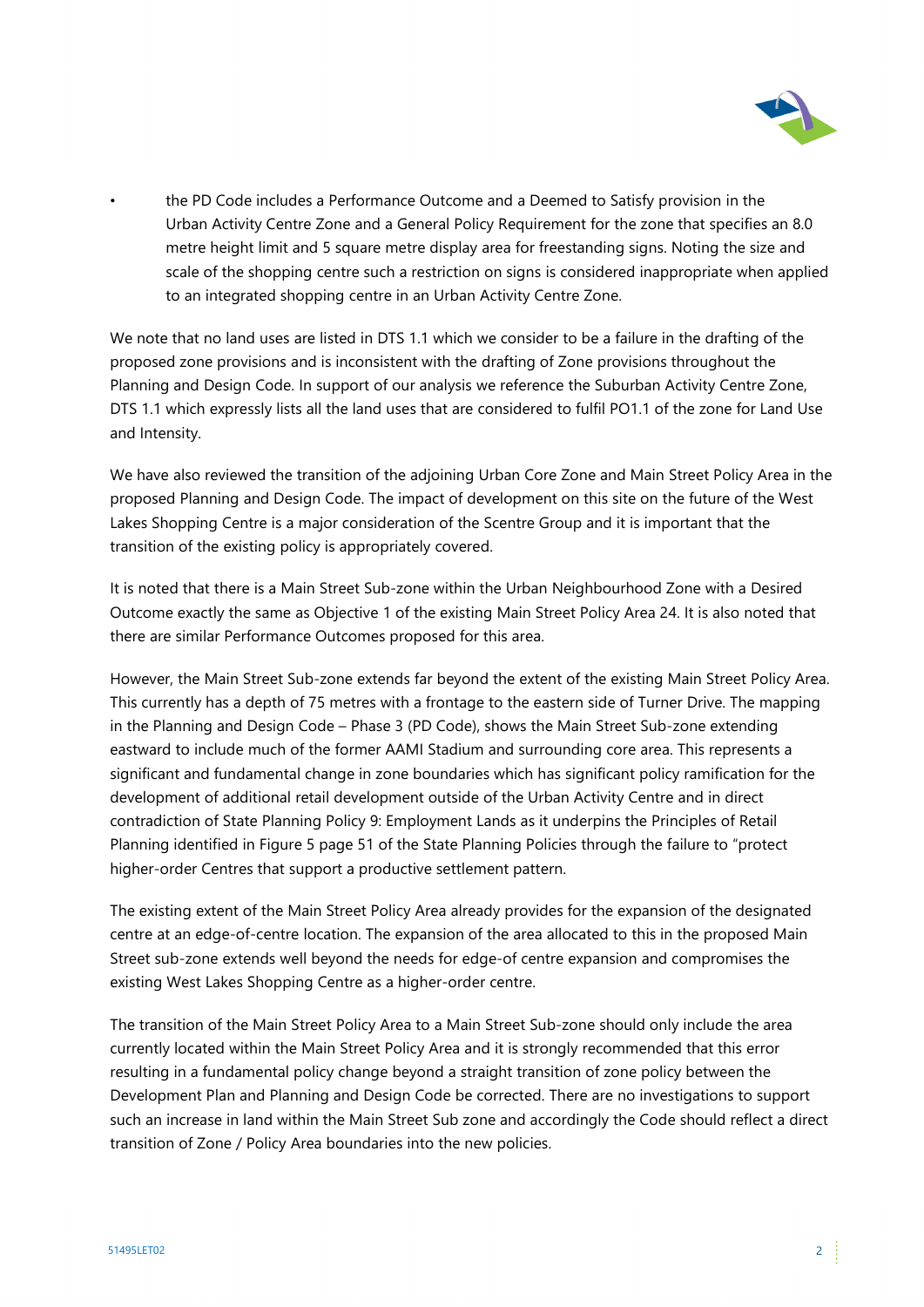

Such an increase in land within the Main Street Subzone has the potential to have a significant effect on the development of the Urban Activity Centre and undermines State Planning Policy 9 which seeks to protect higher order centres recognising centres as the primary place for commercial and retail activity. Expanding the land within the adjacent Main Street Policy Area, without any investigations or justification is in direct conflict with the principles for Retail Planning identified in State Planning Policy 9.

It is noted that the existing Concept Plan ChSt/25 relating to the West Lakes Urban Core Zone has been deleted in the Planning and Design Code.

It is also noted that the error relating to the extended boundary of the proposed Main Street Sub-zone roughly relates to the "core area of the Urban Core Zone" which is delineated on Concept Plan ChSt/25. It is not appropriate to extend the Main Street Sub-zone to include the "core area" and if it is desired to retain reference to the "core area", consideration should be given to retaining the Concept Plan in the PD Code.

There is also a discrepancy in building heights between the two adjoining zones. Within the proposed Urban Activity Centre Zone, the Technical and Numeric Variation Overlay relating to building heights does not apply and the only reference to building heights is the mention of medium-to-high rise development. It is noted that medium-to-high rise development means 3 to 6 building levels in the administrative definitions. There is currently no building height limitation applying to the development with the Precinct 16 Retail Core West Lakes Policy Area and to apply a building height over this area introduces new policy which the Scentre Group fundamentally opposes.

It is also noted the maximum building height for the adjacent Urban Neighbourhood Zone is listed as 32.5 metres in the Technical and Numeric Variation Overlay which is a direct transition of existing policy from the Urban Core Zone.

We consider the density and height of development within the Urban Activity Centre Zone should be at the very least consistent with the density and height of development within the adjoining Urban Neighbourhood Zone. The density and height requirements in the Urban Activity Centre Zone should be at least the same if not higher than the adjoining Urban Neighbourhood Zone. Therefore, consideration should be given to correct the discrepancy of building height between the two adjoining zones.

On behalf of our client we request that the following amendments be made to the PD Code:

- inclusion of residential facilities in Desired Outcome 1 and 2 of the Urban Activity Centre Zone;
- inclusion of residential in the land uses listed in Performance Outcome 1;
- correction of the eastern boundary of the proposed Main Street Sub-zone to be consistent with the existing Main Street Policy Area;
- correction of the discrepancy of building heights between the two zones and amend the building height criteria in the proposed Urban Activity Centre Zone to be consistent;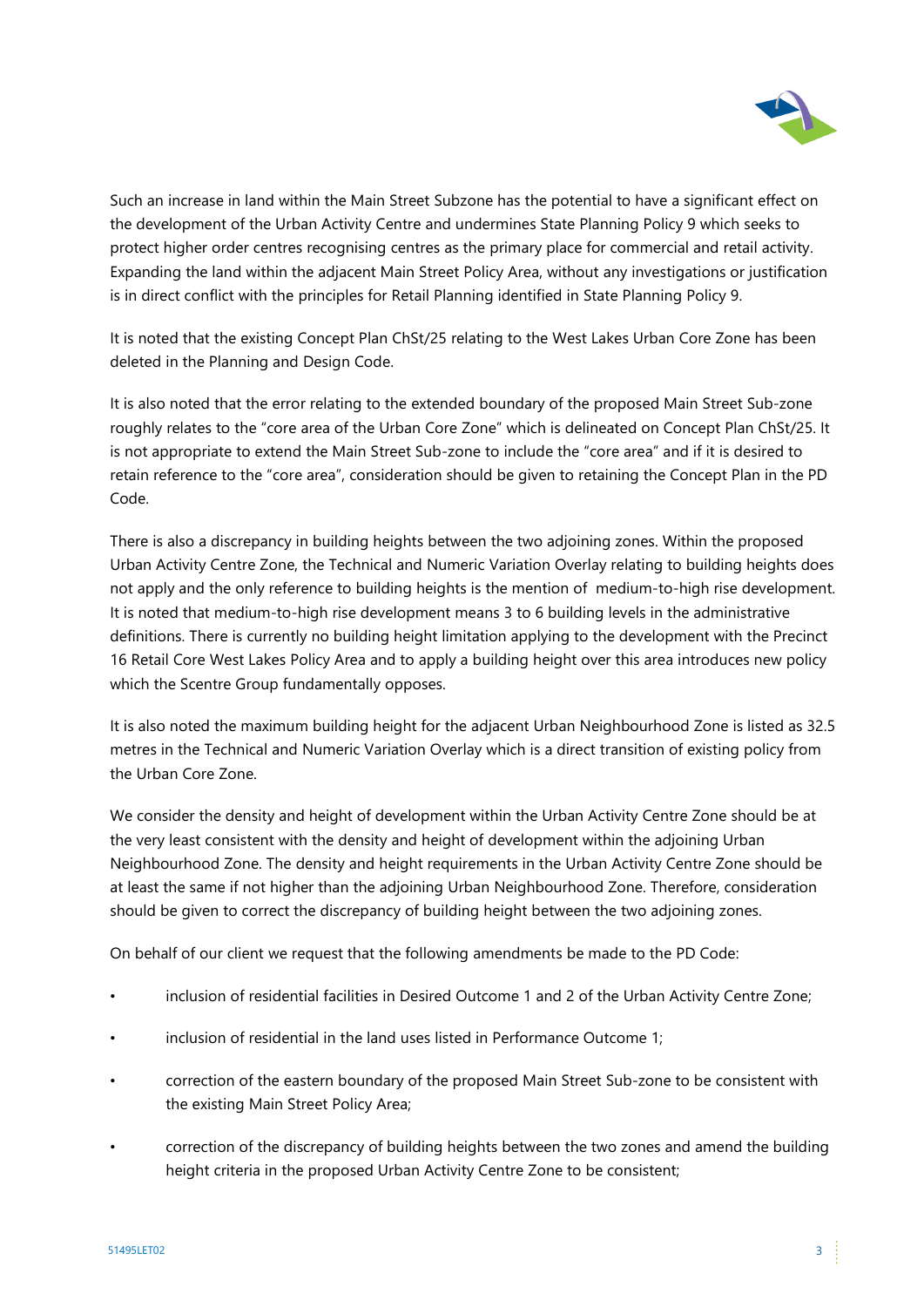

• delete the Urban Activity Centre Zone from Table 1 – Maximum Size and Height Requirements for Signs allowing signs to be considered on their merits against the relevant Performance Outcomes.

Should you require any further details on this submission, please do not hesitate to contact the undersigned.

Yours sincerely

**Greg Vincent** MasterPlan SA Pty Ltd

cc: Aimee Taylor, Scentre Group. Jim Gronthos, City of Charles Sturt.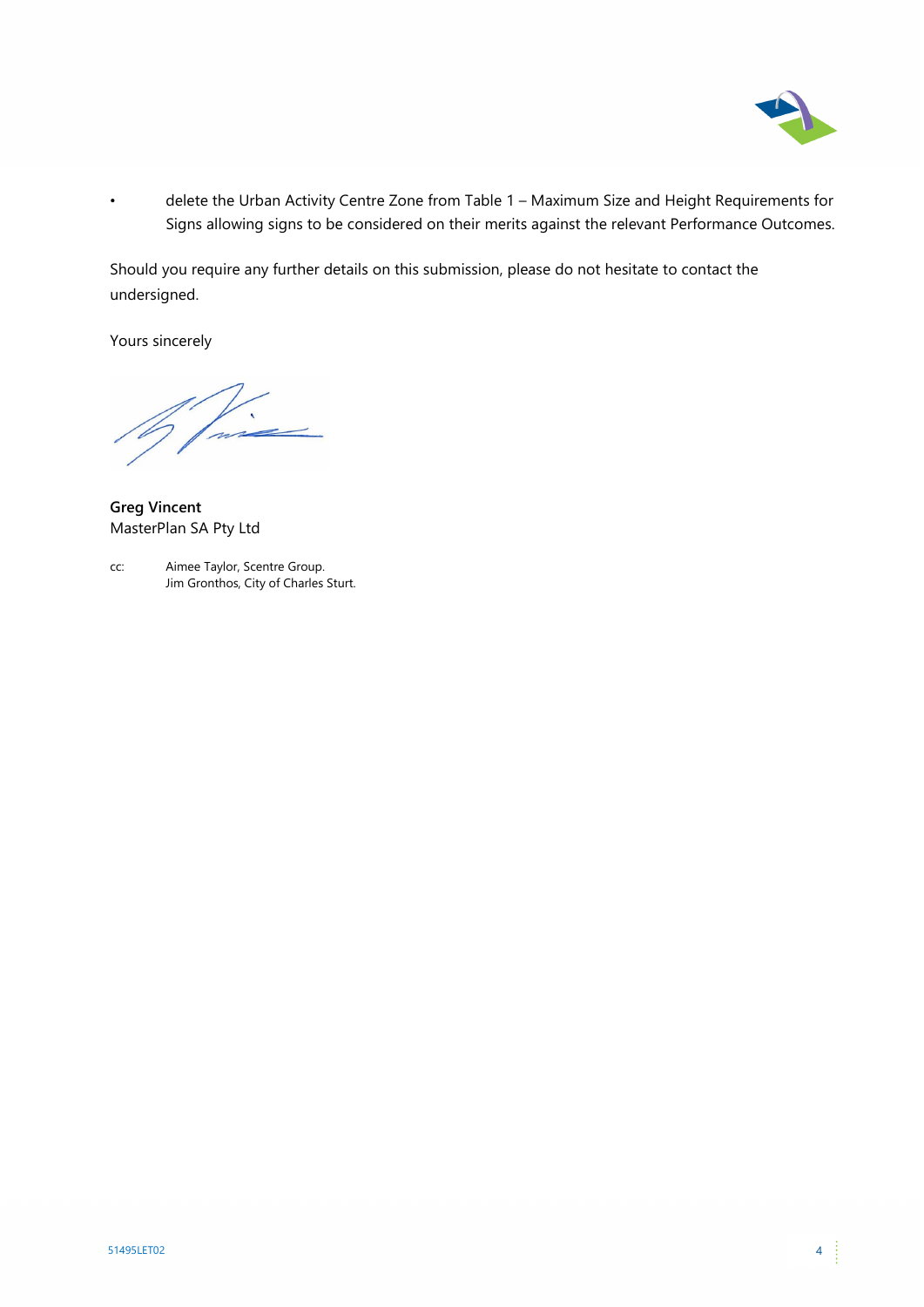## **MASTERPLAN** TOWN + COUNTRY PLANNERS

## **LANDSCAPE TABLE**

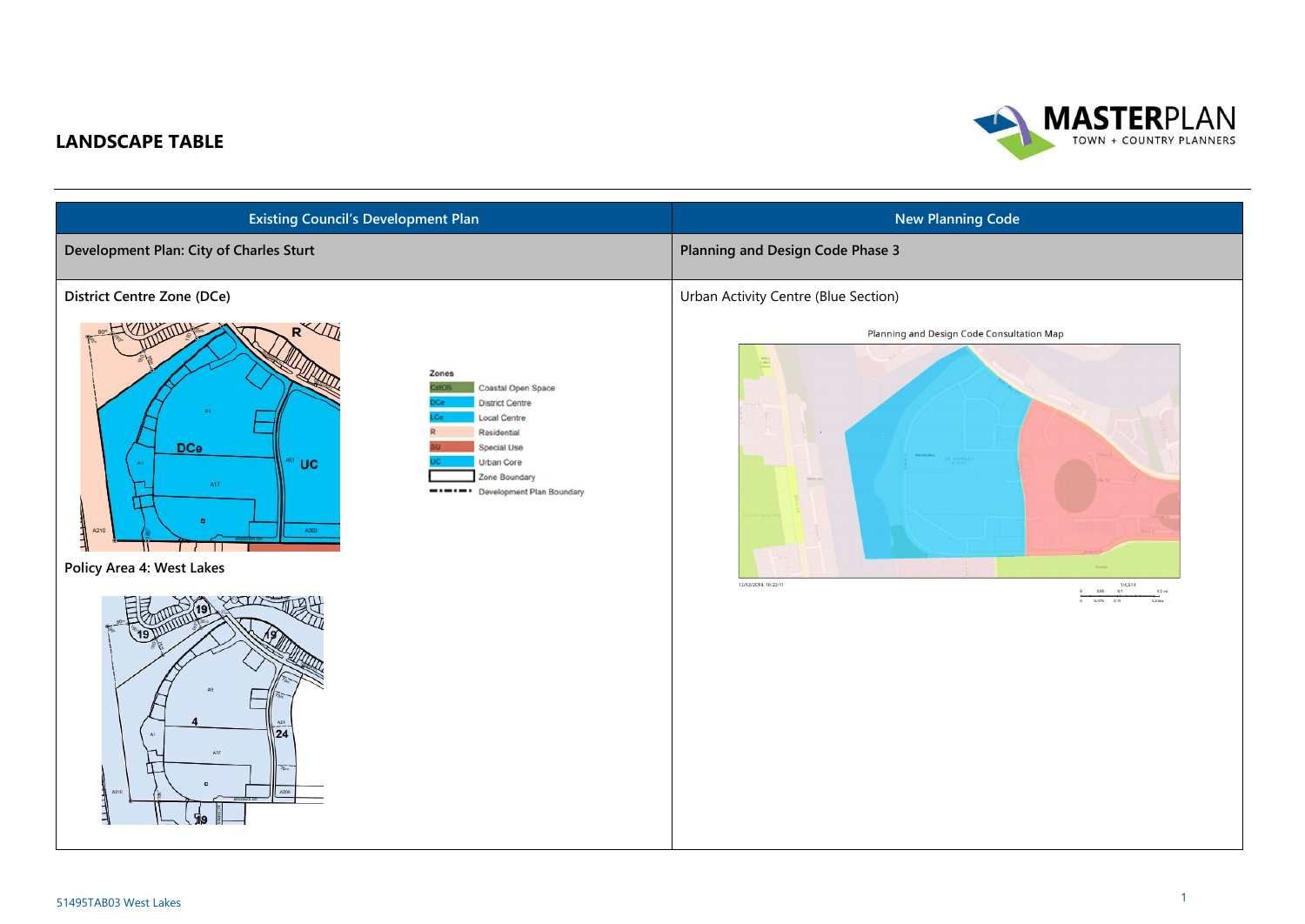

| <b>Existing Council's Development Plan</b>                                                                                                                                                                                                                    | <b>New Planning Code</b>                                                                                                                                                                                                                        |
|---------------------------------------------------------------------------------------------------------------------------------------------------------------------------------------------------------------------------------------------------------------|-------------------------------------------------------------------------------------------------------------------------------------------------------------------------------------------------------------------------------------------------|
| Precinct 16: Retail Core West Lakes                                                                                                                                                                                                                           |                                                                                                                                                                                                                                                 |
| <b>Precinct 17: Lakefront</b>                                                                                                                                                                                                                                 |                                                                                                                                                                                                                                                 |
| $\sqrt{2}$<br>A210<br>16<br>上目目<br>A3                                                                                                                                                                                                                         |                                                                                                                                                                                                                                                 |
| <b>Objectives</b>                                                                                                                                                                                                                                             | <b>Desired Outcome (DO)</b>                                                                                                                                                                                                                     |
| A centre that accommodates a range of retail facilities, offices, consulting rooms, and<br>1                                                                                                                                                                  | DO <sub>1</sub>                                                                                                                                                                                                                                 |
| cultural, community, public administration, entertainment, educational, religious and<br>residential facilities to serve the community and visitors within the surrounding district<br>distributed across five distinct centres within the following suburbs: | A cohesive and legible environment supporting a broad spectrum of regional level<br>business, shopping, entertainment and recreational facilities that can cater for large<br>crowds, smaller social gatherings and events over extended hours. |
| <b>Fulham Gardens</b>                                                                                                                                                                                                                                         | DO <sub>2</sub>                                                                                                                                                                                                                                 |
| Hindmarsh                                                                                                                                                                                                                                                     | Primary business, shopping and entertaining areas are integrated with public transport                                                                                                                                                          |
| Kilkenny                                                                                                                                                                                                                                                      | facilities, pedestrian and cycling networks, and community transport infrastructure, and                                                                                                                                                        |
| <b>West Lakes</b>                                                                                                                                                                                                                                             | designed to enhance the quality of the public realm.                                                                                                                                                                                            |
| Woodville.                                                                                                                                                                                                                                                    | Performance Outcomes (PO) and Deemed to Satisfy / Designated Performance Outcome<br>Criteria (DTS/DPF)                                                                                                                                          |
| Development of a visually and functionally cohesive and integrated district centre.<br>2                                                                                                                                                                      |                                                                                                                                                                                                                                                 |
| 3<br>A centre accommodating medium to high-density residential development in conjunction<br>with nonresidential development.                                                                                                                                 |                                                                                                                                                                                                                                                 |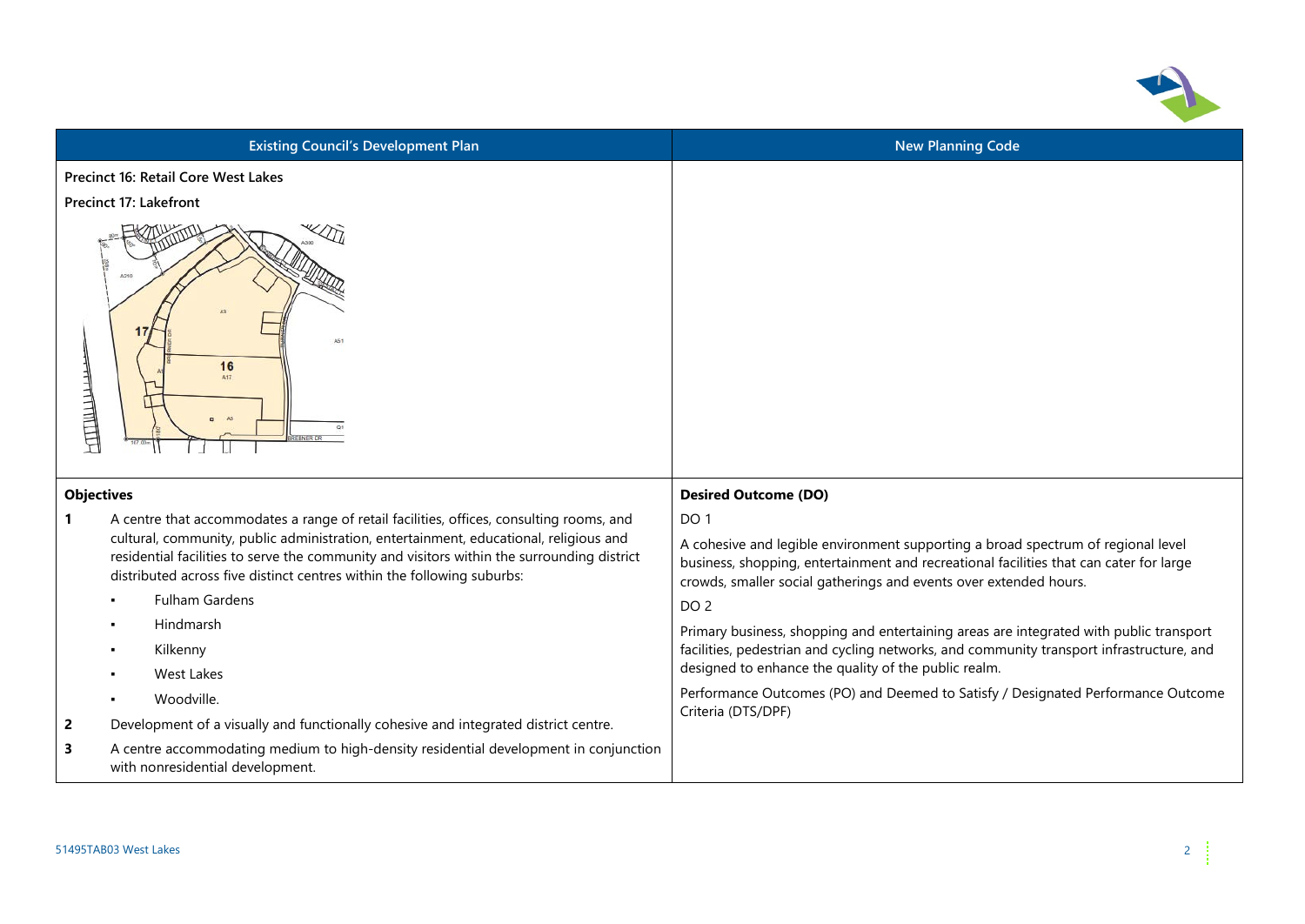

| <b>Existing Council's Development Plan</b>                                                                                                                    | <b>New Planning Code</b>                                                                                                                                                                                                    |  |
|---------------------------------------------------------------------------------------------------------------------------------------------------------------|-----------------------------------------------------------------------------------------------------------------------------------------------------------------------------------------------------------------------------|--|
| PRINCIPLES OF DEVELOPMENT CONTROL                                                                                                                             | <b>Land Use and Intensity</b>                                                                                                                                                                                               |  |
| <b>Land Use</b>                                                                                                                                               | PO 1.1                                                                                                                                                                                                                      |  |
| $\mathbf{1}$<br>The following forms of development are envisaged in the zone:<br>affordable housing in Precinct 21 Railway Station<br>aged care accommodation | Shops, offices, entertainment, health, education and recreation related uses supplemented<br>by other complementary businesses that provide a comprehensive range of goods and<br>services to the region.                   |  |
| bank                                                                                                                                                          | <b>DTS 1.1</b>                                                                                                                                                                                                              |  |
| child care centre                                                                                                                                             | None are applicable.                                                                                                                                                                                                        |  |
| civic centre                                                                                                                                                  | PO 1.2                                                                                                                                                                                                                      |  |
| consulting room<br>$\blacksquare$<br>discount department store<br>dwelling in conjunction with non-residential development                                    | Facilities within the centre sited and designed with a view to promoting after-hours use to<br>reinforce the centre as the focus of social activity.                                                                        |  |
| educational establishment                                                                                                                                     | <b>DTS 1.2</b>                                                                                                                                                                                                              |  |
| emergency services facility                                                                                                                                   | None are applicable.                                                                                                                                                                                                        |  |
| entertainment facility                                                                                                                                        | PO 1.3                                                                                                                                                                                                                      |  |
| health facility<br>hospital<br>hotel                                                                                                                          | Residential development does not prejudice the operation of existing non-residential<br>development and the long term provision of services and facilities for wider community                                              |  |
| indoor games centre                                                                                                                                           | benefit.                                                                                                                                                                                                                    |  |
| library                                                                                                                                                       | <b>DTS 1.3</b>                                                                                                                                                                                                              |  |
| mixed use development in Precinct 21 Railway Station<br>motor repair station                                                                                  | None are applicable.                                                                                                                                                                                                        |  |
| office                                                                                                                                                        | PO 1.4                                                                                                                                                                                                                      |  |
| place of worship<br>playing field<br>pre-school                                                                                                               | Dwellings developed in conjunction with non-residential uses to support business,<br>entertainment and recreational activities and contribute to making streets and pedestrian<br>thoroughfares pleasant and lively places. |  |
| residential flat building in Precinct 21 Railway Station                                                                                                      | <b>DTS 1.4</b>                                                                                                                                                                                                              |  |
| restaurant<br>row dwelling in Precinct 21 Railway Station                                                                                                     | Dwellings are located at upper levels of buildings with non-residential uses located at<br>ground level.                                                                                                                    |  |
| shop                                                                                                                                                          | PO 1.5                                                                                                                                                                                                                      |  |
| supermarket<br>swimming pool                                                                                                                                  | Where residential development is appropriate having regarding to other performance                                                                                                                                          |  |
| tourist accommodation in Precinct 21 Railway Station.                                                                                                         | outcomes of the zone, residential development achieves medium-to-high densities.                                                                                                                                            |  |
|                                                                                                                                                               | PO 1.5                                                                                                                                                                                                                      |  |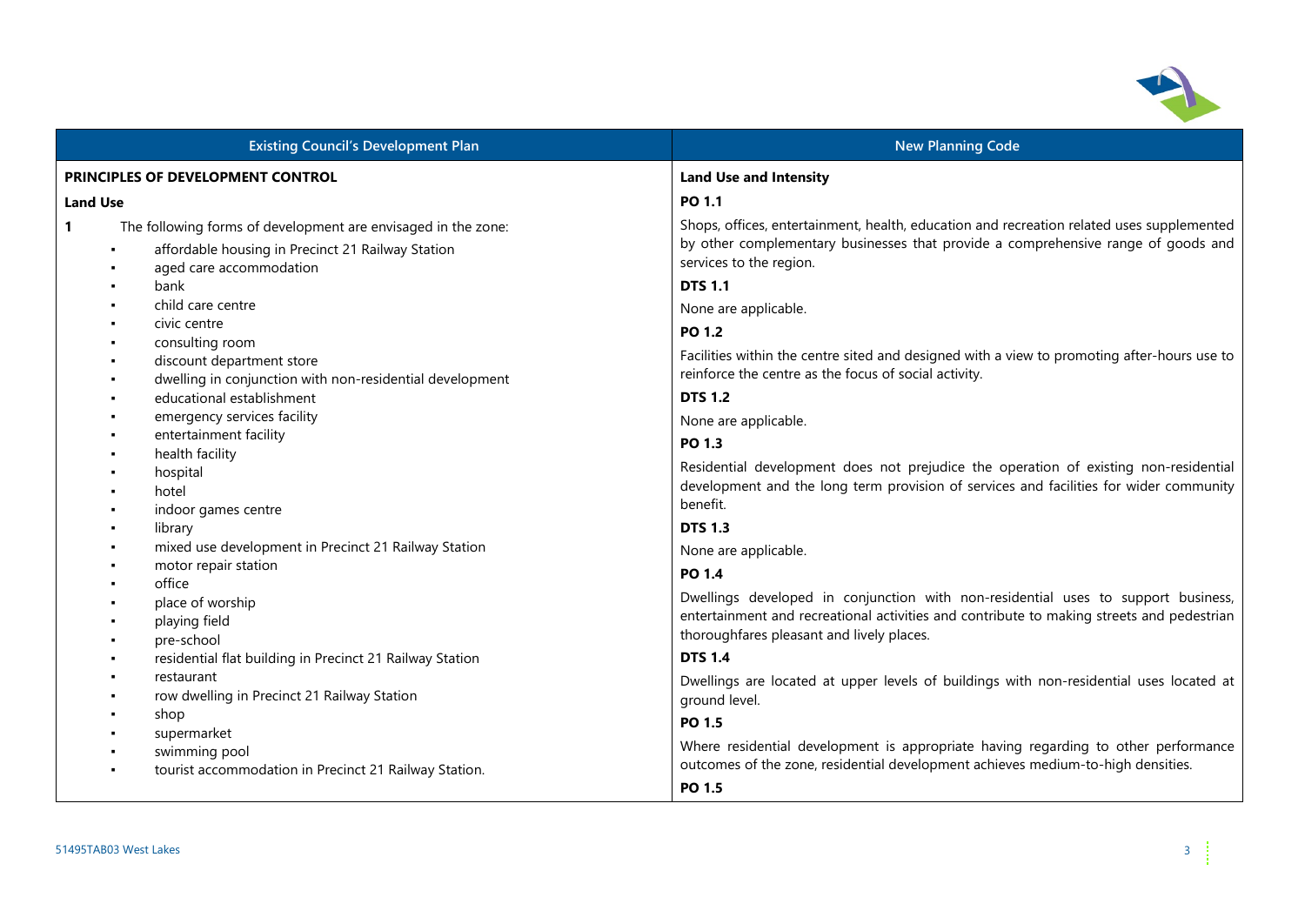

| <b>Existing Council's Development Plan</b> |                                                                                                                                                                                                                                                                       | <b>New Planning Code</b>                                                                                                                                                                          |  |
|--------------------------------------------|-----------------------------------------------------------------------------------------------------------------------------------------------------------------------------------------------------------------------------------------------------------------------|---------------------------------------------------------------------------------------------------------------------------------------------------------------------------------------------------|--|
| $\overline{2}$                             | Development listed as non-complying is generally inappropriate and not acceptable<br>unless it can be demonstrated that it does not undermine the objectives and principles of<br>the Development Plan.                                                               | Residential development achieves a minimum net density of 35 dwelling units per hectare.<br>PO 1.6<br>Bulky goods outlets are sited and designed to achieve or maintain a vibrant and interesting |  |
| $\overline{\mathbf{3}}$                    | Medium to high-density residential development and development comprising a variety<br>of residential and non-residential uses may be undertaken provided such development<br>does not prejudice the operation of existing or future retail activity within the zone. | streetscape within retail areas.<br>DTS/DPF 1.6<br>Bulky goods outlets with a gross leasable area of 500m2 or more are located towards the<br>periphery of the zone.                              |  |
|                                            | <b>Form and Character</b>                                                                                                                                                                                                                                             | <b>Built Form and Character</b>                                                                                                                                                                   |  |
| 4                                          | Development should be sited and designed to promote linkages between the various<br>developments                                                                                                                                                                      | PO 2.1<br>Development throughout the zone that integrates with existing development through                                                                                                       |  |
|                                            | within the centre and adjoining main roads.                                                                                                                                                                                                                           | building scale, connections and complementary land uses.<br><b>DTS 2.1</b>                                                                                                                        |  |
| 5                                          | Facilities within the centre should be sited and designed with a view to promoting after-<br>hours use to                                                                                                                                                             | None are applicable.                                                                                                                                                                              |  |
|                                            | reinforce the centre as the focus of social activity in the district.                                                                                                                                                                                                 | <b>PO 2.2</b><br>Development integrated with existing or planned public or community transport                                                                                                    |  |
| 6                                          | Undercroft or semi-basement car parking areas should not project above natural or<br>finished ground                                                                                                                                                                  | interchanges and networks.<br><b>DTS 2.2</b>                                                                                                                                                      |  |
|                                            | level by more than 0.75 metres.                                                                                                                                                                                                                                       | None are applicable.                                                                                                                                                                              |  |
| $\overline{7}$                             | Except in Precinct 21, dwellings should be located only behind or above non-residential<br>uses on the                                                                                                                                                                | PO 2.3<br>Buildings are sited and designed to create pedestrian, vehicular, open space and visual                                                                                                 |  |
|                                            | same allotment.                                                                                                                                                                                                                                                       | linkages between the various built-form elements within the zone and adjoining main<br>roads and thoroughfares.                                                                                   |  |
| 8                                          | Medium density development that achieves gross densities of between 23 and 45<br>dwellings per hectare                                                                                                                                                                | <b>DTS 2.3</b><br>None are applicable.                                                                                                                                                            |  |
|                                            | (which translates to net densities of between 40 and 67 dwellings per hectare) should typically be<br>in the form of 2 to 4 storey buildings.                                                                                                                         | PO 2.4<br>Vehicular access points and car parks are coordinated and consolidated to enable the                                                                                                    |  |
| 9                                          | High density development that achieves gross densities of more than 45 dwellings per<br>hectare (which translates to net densities of more than 67 dwellings per hectare) should<br>typically be in the form of over 4 storey buildings.                              | shared use of parking spaces.<br><b>DTS 2.4</b><br>None are applicable.<br>PO 2.5                                                                                                                 |  |
|                                            |                                                                                                                                                                                                                                                                       | Development promotes the use of pedestrian and cyclist connections to centre facilities<br>and services.                                                                                          |  |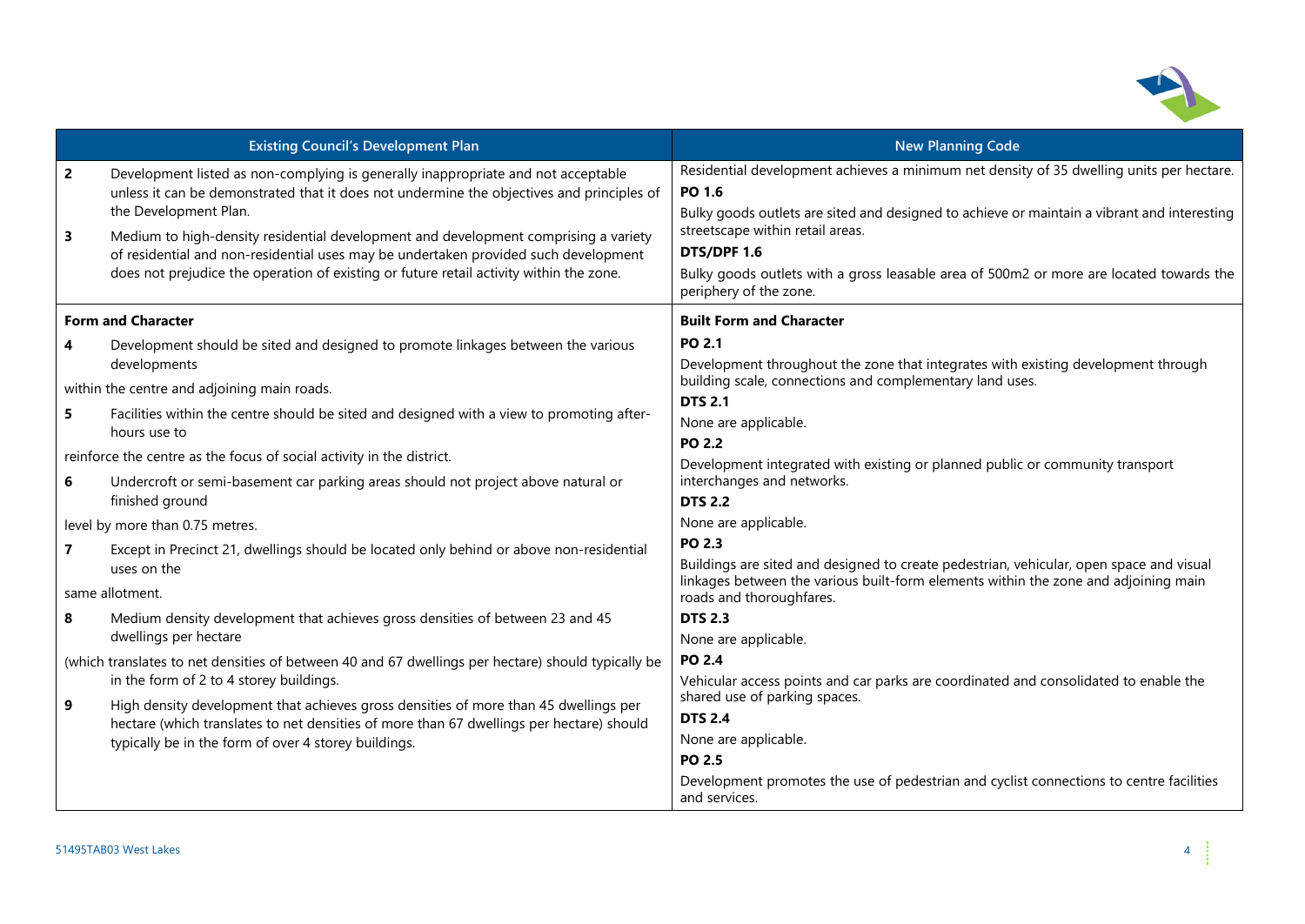

| <b>New Planning Code</b>                                                                                                                                                                                                                                                                                                                                                                                                                                                                                                                                                                                 |
|----------------------------------------------------------------------------------------------------------------------------------------------------------------------------------------------------------------------------------------------------------------------------------------------------------------------------------------------------------------------------------------------------------------------------------------------------------------------------------------------------------------------------------------------------------------------------------------------------------|
| <b>DTS 2.5</b>                                                                                                                                                                                                                                                                                                                                                                                                                                                                                                                                                                                           |
| None are applicable.                                                                                                                                                                                                                                                                                                                                                                                                                                                                                                                                                                                     |
| PO 2.6                                                                                                                                                                                                                                                                                                                                                                                                                                                                                                                                                                                                   |
| Buildings and facilities are sited and designed to provide an active frontage to the public<br>realm, contributing to streetscapes and spaces that encourage social interaction.                                                                                                                                                                                                                                                                                                                                                                                                                         |
| <b>DTS / DPF 2.6</b>                                                                                                                                                                                                                                                                                                                                                                                                                                                                                                                                                                                     |
| Not less than 50% of the ground floor primary frontage of buildings are visually<br>permeable, transparent or clear glazed.                                                                                                                                                                                                                                                                                                                                                                                                                                                                              |
| <b>Building height and setbacks</b>                                                                                                                                                                                                                                                                                                                                                                                                                                                                                                                                                                      |
| PO 3.1                                                                                                                                                                                                                                                                                                                                                                                                                                                                                                                                                                                                   |
| Medium rise development, with the highest intensity of built form at the centre of the<br>zone, and lower scale at the peripheral zone interface.                                                                                                                                                                                                                                                                                                                                                                                                                                                        |
| DTS/DPF 3.1                                                                                                                                                                                                                                                                                                                                                                                                                                                                                                                                                                                              |
| Building height is not greater than any maximum, or less than any minimum, specified in<br>the Maximum Building Height Levels Technical and Numeric Variation Overlay, the<br>Maximum Building Height Metres Technical and Numeric Variation Overlay, or the<br>Minimum Building Height Levels Technical and Numeric Variation Overlay.<br>$\triangleright$ $\Box$ Overlays<br>V Technical & Numeric Variations<br>▶ Building Height (Metres)<br>▶ Ø Building Height (Storeys)<br>West Lake:<br>▶ Coastal Flood Building Level<br>ö<br>▶ Concept Plan<br>Frontage Minimum<br>Lot Size Minimum<br>> Zones |
|                                                                                                                                                                                                                                                                                                                                                                                                                                                                                                                                                                                                          |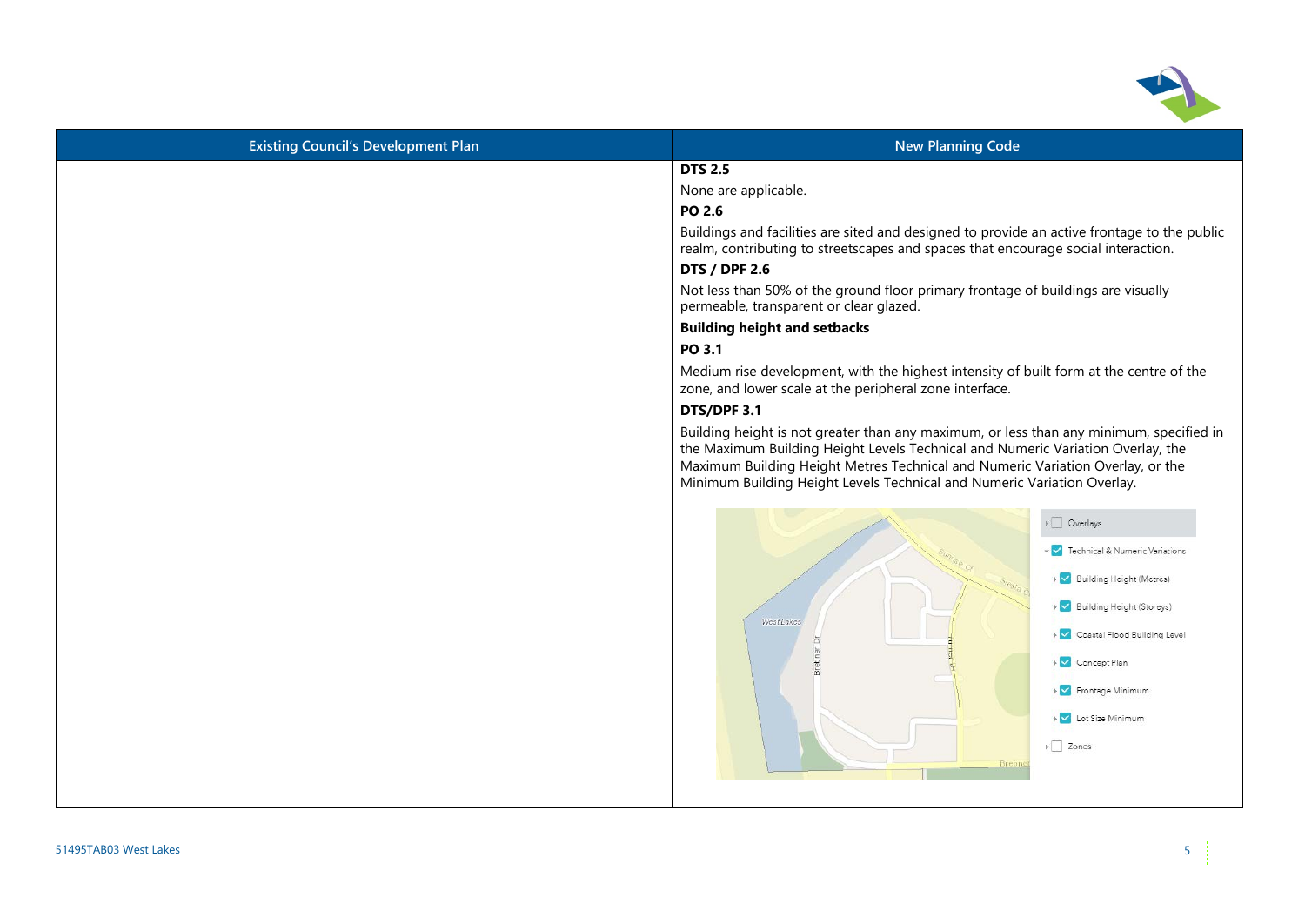

| <b>Existing Council's Development Plan</b> | <b>New Planning Code</b>                                                                                                                                                                                                                                                                                                                                                                                                     |
|--------------------------------------------|------------------------------------------------------------------------------------------------------------------------------------------------------------------------------------------------------------------------------------------------------------------------------------------------------------------------------------------------------------------------------------------------------------------------------|
|                                            | (***Westfield West Lake site is not in the Maximum Building Height Levels Technical and<br>Numeric Variation Overlay, the Maximum Building Height Metres Technical and Numeric<br>Variation Overlay, or the Minimum Building Height Levels Technical and Numeric Variation<br>Overlay, reviewed on 12/12/2019 ****)<br>However, the general definition to medium-rise building height could apply to the area as             |
|                                            | table below. Or the existing building height could be considered in DPA.                                                                                                                                                                                                                                                                                                                                                     |
|                                            | Part 8- Administrative Definition                                                                                                                                                                                                                                                                                                                                                                                            |
|                                            | Illustration (Colum C)<br>Term (Colum A)<br>Definition (Colum B)                                                                                                                                                                                                                                                                                                                                                             |
|                                            | Medium-rise<br>In relation to development,<br>means 3 to 6 building levels.                                                                                                                                                                                                                                                                                                                                                  |
|                                            | PO 3.2                                                                                                                                                                                                                                                                                                                                                                                                                       |
|                                            | Buildings mitigate visual impacts of building massing on residential development within a<br>neighbourhood zone.                                                                                                                                                                                                                                                                                                             |
|                                            | DTS/DPF 3.2                                                                                                                                                                                                                                                                                                                                                                                                                  |
|                                            | Buildings constructed within a building envelope provided by a 45 degree plane<br>measured from a height of 3 metres above natural ground level at the allotment<br>boundary of a residential allotment within a neighbourhood zone as shown in the<br>following diagram (except where this boundary is a southern boundary in which case<br>DTS/DPF 3.3 will apply, or where this boundary is the primary street boundary): |
|                                            | LEGEND<br><b>BUILDING ENVELOPE</b><br>45° PLANE<br>MEASURED<br><b>BUILDING</b><br>HEIGHT ON<br>FROM THE<br>PRIMARY<br>BOUNDARY<br><b>FRONTAGE</b><br>NEAREST<br>SPECIFIED IN<br>RESIDENTIAL<br>ALLOTMENT                                                                                                                                                                                                                     |
|                                            | <b>BOUNDARY</b><br>IN ADJOINING<br>20NB<br>450<br>3.0 <sub>m</sub><br>2 STOREY<br><b>DWELLING</b><br>NATURAL GROUND LEVEL                                                                                                                                                                                                                                                                                                    |
|                                            |                                                                                                                                                                                                                                                                                                                                                                                                                              |
|                                            |                                                                                                                                                                                                                                                                                                                                                                                                                              |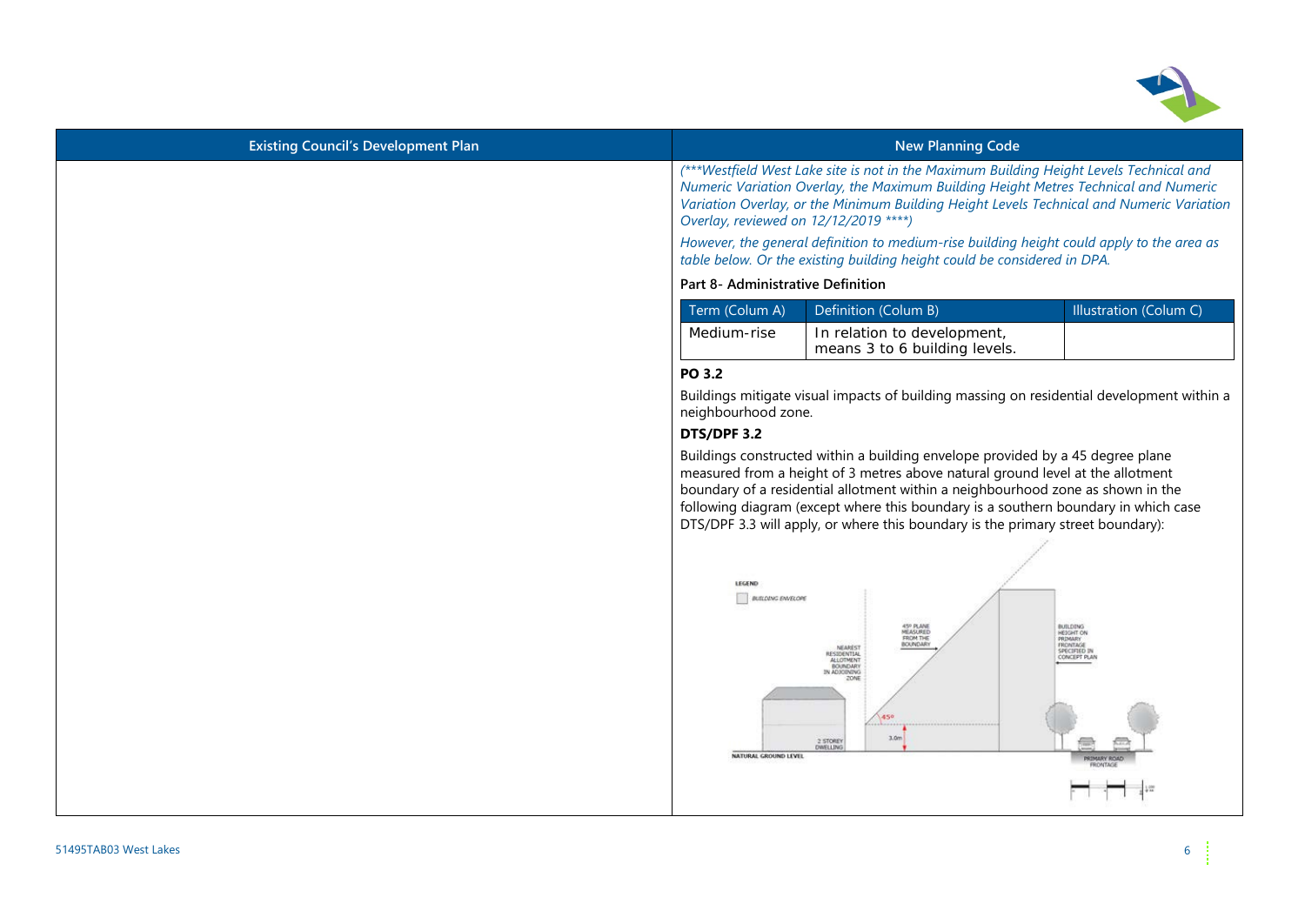

| <b>Existing Council's Development Plan</b>                                                                | <b>New Planning Code</b>                                                                                                                                                                                                                                                                                                                                                                                                                                                                                                                                                       |
|-----------------------------------------------------------------------------------------------------------|--------------------------------------------------------------------------------------------------------------------------------------------------------------------------------------------------------------------------------------------------------------------------------------------------------------------------------------------------------------------------------------------------------------------------------------------------------------------------------------------------------------------------------------------------------------------------------|
|                                                                                                           | PO 3.3<br>Buildings mitigate overshadowing of residential development within a neighbourhood<br>zone.<br><b>DTS / DPF 3.3</b><br>Buildings on sites with a southern boundary adjoining a residential allotment within a<br>neighbourhood zone are constructed within a building envelope provided by a 30 degree<br>plane grading north measured from a height of 3m above natural ground level at the<br>southern boundary, as shown in the following diagram:<br>LEGEND<br><b>BUILDING ENVELOPE</b><br>SOUTHERN<br><b>NORTH</b><br>ZONE<br>BOUNDARY<br>30 <sup>0</sup> PLANE |
|                                                                                                           | FROM THE<br><b>BOUNDARY</b><br>30%<br>3.0 <sub>m</sub><br>2 STOREY<br><b>NATURAL GROUND LEVEL</b>                                                                                                                                                                                                                                                                                                                                                                                                                                                                              |
|                                                                                                           |                                                                                                                                                                                                                                                                                                                                                                                                                                                                                                                                                                                |
| N/A. There are no Advertisement and Concept Plans provision statements in District Centre<br>Zone policy. | <b>Advertisements</b><br>PO 5.1                                                                                                                                                                                                                                                                                                                                                                                                                                                                                                                                                |
|                                                                                                           | Freestanding advertisements that identify the associated business without creating a<br>visually dominant element within the locality.                                                                                                                                                                                                                                                                                                                                                                                                                                         |
|                                                                                                           | <b>DTS 5.1</b>                                                                                                                                                                                                                                                                                                                                                                                                                                                                                                                                                                 |
|                                                                                                           | Freestanding advertisements that:                                                                                                                                                                                                                                                                                                                                                                                                                                                                                                                                              |
|                                                                                                           | do not exceed 10m in height; and<br>(f)                                                                                                                                                                                                                                                                                                                                                                                                                                                                                                                                        |
|                                                                                                           | do not have a sign face that exceeds 8m2 per side.<br>(g)                                                                                                                                                                                                                                                                                                                                                                                                                                                                                                                      |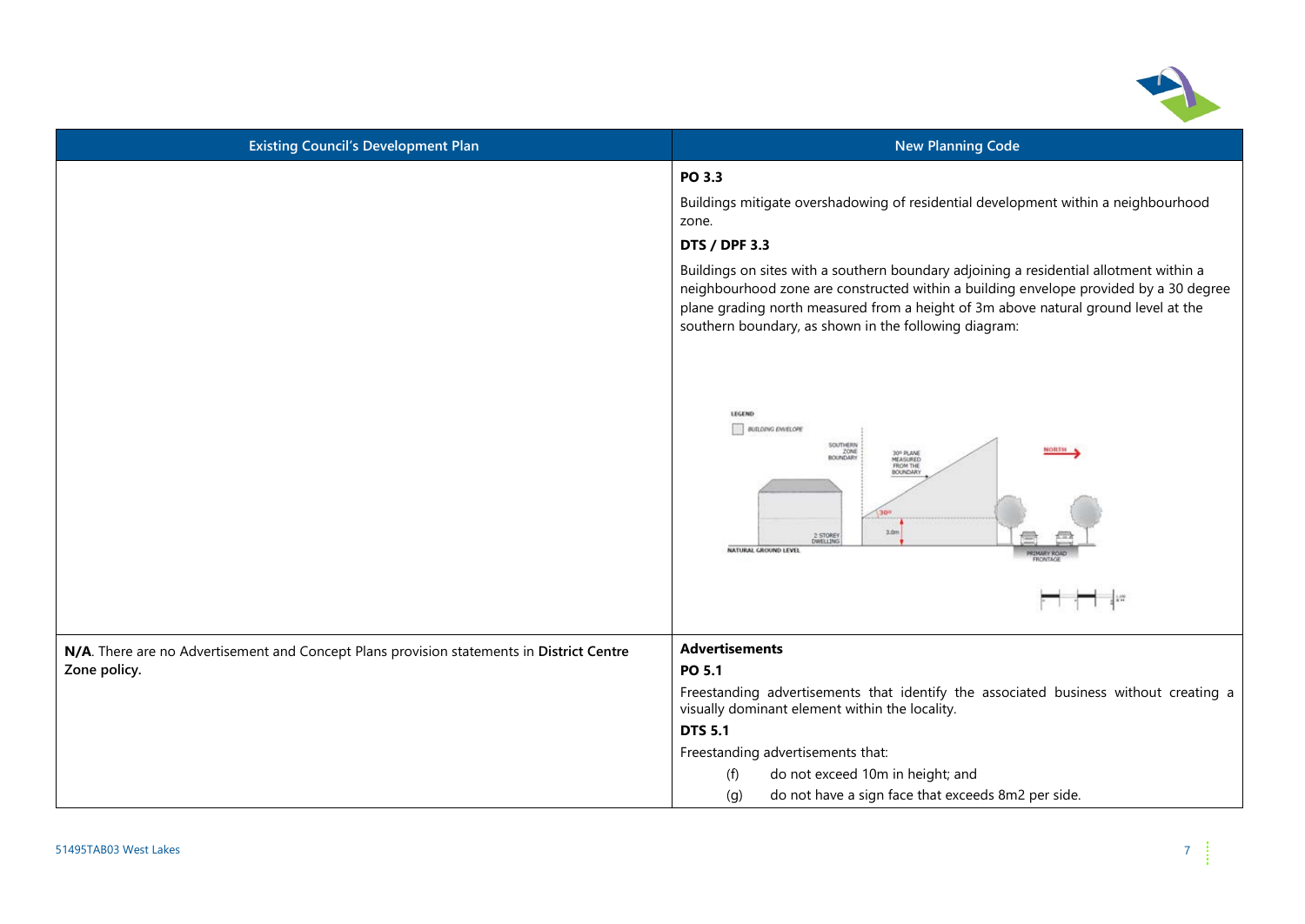

| <b>Existing Council's Development Plan</b>                                                                                                                                                                                                        |                                                                                                                                                      | <b>New Planning Code</b>                                                                                                  |                                                                                                                                                                                  |                                                                                                                                                                |                                                  |                                                                                             |
|---------------------------------------------------------------------------------------------------------------------------------------------------------------------------------------------------------------------------------------------------|------------------------------------------------------------------------------------------------------------------------------------------------------|---------------------------------------------------------------------------------------------------------------------------|----------------------------------------------------------------------------------------------------------------------------------------------------------------------------------|----------------------------------------------------------------------------------------------------------------------------------------------------------------|--------------------------------------------------|---------------------------------------------------------------------------------------------|
|                                                                                                                                                                                                                                                   |                                                                                                                                                      | <b>Concept Plans</b>                                                                                                      |                                                                                                                                                                                  |                                                                                                                                                                |                                                  |                                                                                             |
|                                                                                                                                                                                                                                                   |                                                                                                                                                      |                                                                                                                           | PO 7.1                                                                                                                                                                           | Development is compatible with the outcomes sought by any relevant Concept Plan<br>contained within the Concept Plans Technical and Numeric Variation Overlay. |                                                  |                                                                                             |
| <b>Vehicle Parking</b>                                                                                                                                                                                                                            |                                                                                                                                                      |                                                                                                                           | <b>Vehicle parking</b>                                                                                                                                                           |                                                                                                                                                                |                                                  |                                                                                             |
| Vehicle parking should be provided in accordance with the rates set out in Table ChSt/2 -<br>10<br>Off Street Vehicle Parking Requirements or Table ChSt/2A - Off Street Vehicle Parking<br>Requirements for Designated Areas (whichever applies) |                                                                                                                                                      | PO 6.1<br>Vehicle parking areas are sited and designed to minimise visual dominance when viewed<br>from the public realm. |                                                                                                                                                                                  |                                                                                                                                                                |                                                  |                                                                                             |
| <b>Designated Area</b>                                                                                                                                                                                                                            | <b>Conditions</b>                                                                                                                                    |                                                                                                                           | PO 6.1                                                                                                                                                                           |                                                                                                                                                                |                                                  |                                                                                             |
| <b>Regional Activity Zone</b><br><b>Suburban Activity Node Zone</b>                                                                                                                                                                               | None                                                                                                                                                 |                                                                                                                           |                                                                                                                                                                                  |                                                                                                                                                                |                                                  | Vehicle parking areas are sited above or below street level, in decked or basement parking. |
| <b>Mixed Use Zone</b>                                                                                                                                                                                                                             |                                                                                                                                                      |                                                                                                                           | Note: There are no vehicle parking rates int the Urban Activity Zone provision.<br>Reference is made to the General Development Policies (Part 4)                                |                                                                                                                                                                |                                                  |                                                                                             |
| <b>District Centre Zone</b><br><b>Local Centre Zone</b>                                                                                                                                                                                           | Any part of the development site is located in accordance with at<br>least one of the following:                                                     |                                                                                                                           | Transport, Access and Parking [Vehicle Parking Rates] DTS/DPF 5.1                                                                                                                |                                                                                                                                                                |                                                  |                                                                                             |
| <b>Neighbourhood Centre Zone</b>                                                                                                                                                                                                                  | (a) within 200 metres of any section of road reserve along which a<br>bus service operates as a high frequency public transit service <sup>(2)</sup> | DTS/DPF 5.1                                                                                                               |                                                                                                                                                                                  |                                                                                                                                                                |                                                  |                                                                                             |
| <b>Regional Centre Zone</b>                                                                                                                                                                                                                       | (b) within 400 metres of a bus interchange <sup>(1)</sup> that is part of a high<br>frequency public transit service <sup>(2)</sup>                  |                                                                                                                           | Development provides a number of car parking spaces on-site at a rate no less than the<br>amount calculated using Transport, Access and Parking Table 1 - General Off-Street Car |                                                                                                                                                                |                                                  |                                                                                             |
|                                                                                                                                                                                                                                                   | (c) within 400 metres of an O-Bahn interchange <sup>(1)</sup>                                                                                        |                                                                                                                           | Parking Requirements or Transport,                                                                                                                                               |                                                                                                                                                                |                                                  |                                                                                             |
|                                                                                                                                                                                                                                                   | within 400 metres of a passenger rail station <sup>(1)</sup> that is part of a<br>(d)<br>high frequency public transit service <sup>(2)</sup>        |                                                                                                                           | whichever is relevant.                                                                                                                                                           |                                                                                                                                                                |                                                  | Access and Parking Table 2 - Off-Street Vehicle Parking Requirements in Designated Areas,   |
|                                                                                                                                                                                                                                                   | (e) within 400 metres of a passenger tram station <sup>(1)</sup>                                                                                     |                                                                                                                           |                                                                                                                                                                                  | Table 2 - Off-Street Vehicle Parking Requirements in Designated Areas                                                                                          |                                                  |                                                                                             |
|                                                                                                                                                                                                                                                   | within 400 metres of the Adelaide Parklands.<br>(f)                                                                                                  |                                                                                                                           | Class of                                                                                                                                                                         | Minimum number                                                                                                                                                 | Maximum number                                   | <b>Designated Areas</b>                                                                     |
| Table: Non-residential development excluding tourist accommodation                                                                                                                                                                                |                                                                                                                                                      | Development                                                                                                               | of spaces                                                                                                                                                                        | of spaces                                                                                                                                                      |                                                  |                                                                                             |
| <b>Location of development</b>                                                                                                                                                                                                                    | Desired minimum number of<br>vehicle parking spaces                                                                                                  | <b>Maximum number of vehicle</b><br>parking spaces                                                                        | Non-residential<br>development<br>excluding tourist                                                                                                                              | 3 spaces per<br>100m2 of gross<br>leasable floor                                                                                                               | 5 spaces per<br>100m2 of gross<br>leasable floor | <b>Urban Activity Centre</b><br>Zone                                                        |
| All Designated Areas (unless otherwise 3 spaces per 100 square metres<br>6 spaces per 100 square metres<br>of gross leasable floor area<br>of gross leasable floor area<br>stated)                                                                |                                                                                                                                                      | accommodation                                                                                                             | area.                                                                                                                                                                            | area.                                                                                                                                                          |                                                  |                                                                                             |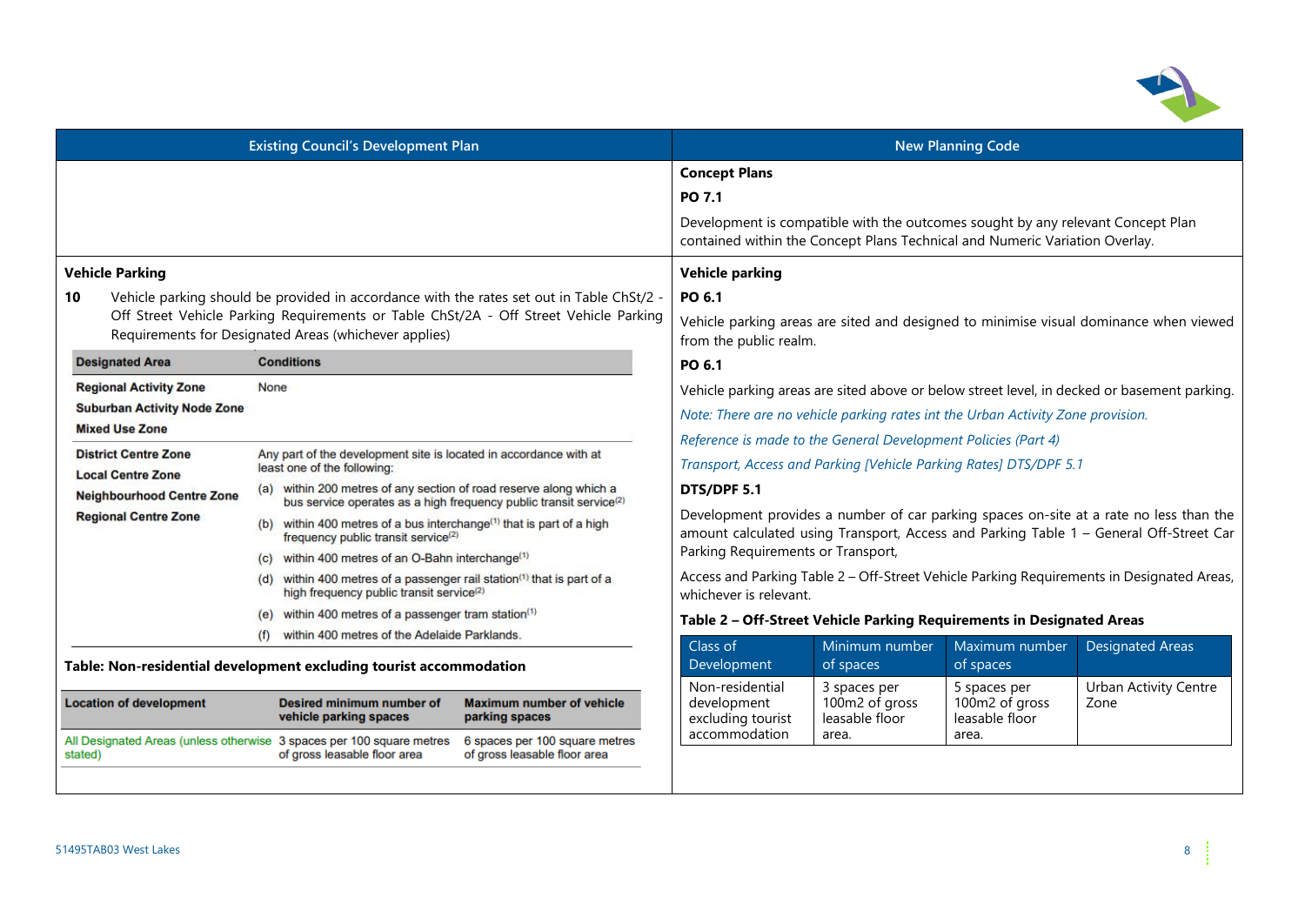

| <b>Existing Council's Development Plan</b> |                                                                                                                                                           | <b>New Planning Code</b>                                                                                                                                                                   |  |
|--------------------------------------------|-----------------------------------------------------------------------------------------------------------------------------------------------------------|--------------------------------------------------------------------------------------------------------------------------------------------------------------------------------------------|--|
| <b>Land Division</b>                       |                                                                                                                                                           | <b>Land Division</b>                                                                                                                                                                       |  |
| 11                                         | Land division in the zone is appropriate provided new allotments are of a size and<br>configuration to ensure the objectives of the zone can be achieved. | <b>PO 4.1</b><br>Land division that creates allotments that vary in size and are suitable for a variety of<br>business and community facilities.<br><b>DTS 4.1</b><br>None are applicable. |  |
|                                            | <b>West Lakes Policy Area 4</b>                                                                                                                           | $N/A$ .                                                                                                                                                                                    |  |
|                                            | <b>OBJECTIVES</b><br>Development that contributes to the desired character of the policy area and precincts.                                              | There is no distinction in policy for designated policy area which is currently called<br>West Lakes Policy Area 4.                                                                        |  |
|                                            | <b>DESIRED CHARACTER</b>                                                                                                                                  | The proposed policy for the zone applies to whole area.                                                                                                                                    |  |
|                                            | PRINCIPLES OF DEVELOPMENT CONTROL                                                                                                                         |                                                                                                                                                                                            |  |
| <b>Land Use</b>                            |                                                                                                                                                           |                                                                                                                                                                                            |  |
| 1                                          | The following forms of development are envisaged in the policy area:                                                                                      |                                                                                                                                                                                            |  |
|                                            | community facilities                                                                                                                                      |                                                                                                                                                                                            |  |
|                                            | cultural facilities                                                                                                                                       |                                                                                                                                                                                            |  |
|                                            | department store                                                                                                                                          |                                                                                                                                                                                            |  |
|                                            | entertainment                                                                                                                                             |                                                                                                                                                                                            |  |
|                                            | office                                                                                                                                                    |                                                                                                                                                                                            |  |
|                                            | supermarket                                                                                                                                               |                                                                                                                                                                                            |  |
|                                            | specialty shop.                                                                                                                                           |                                                                                                                                                                                            |  |
|                                            | <b>Form and Character</b>                                                                                                                                 |                                                                                                                                                                                            |  |
| $\overline{2}$                             | Development should not be undertaken unless it is consistent with the desired character<br>for the policy area.                                           |                                                                                                                                                                                            |  |
| 3                                          | Development should be carried out in accordance with the concepts shown on Concept<br>Plan Map ChSt/4 - West Lakes Policy Area 4.                         |                                                                                                                                                                                            |  |
| 4                                          | Car parking should be available for shared use between activities within the policy area and<br>the adjoining Stadium Zone outside retail trading hours.  |                                                                                                                                                                                            |  |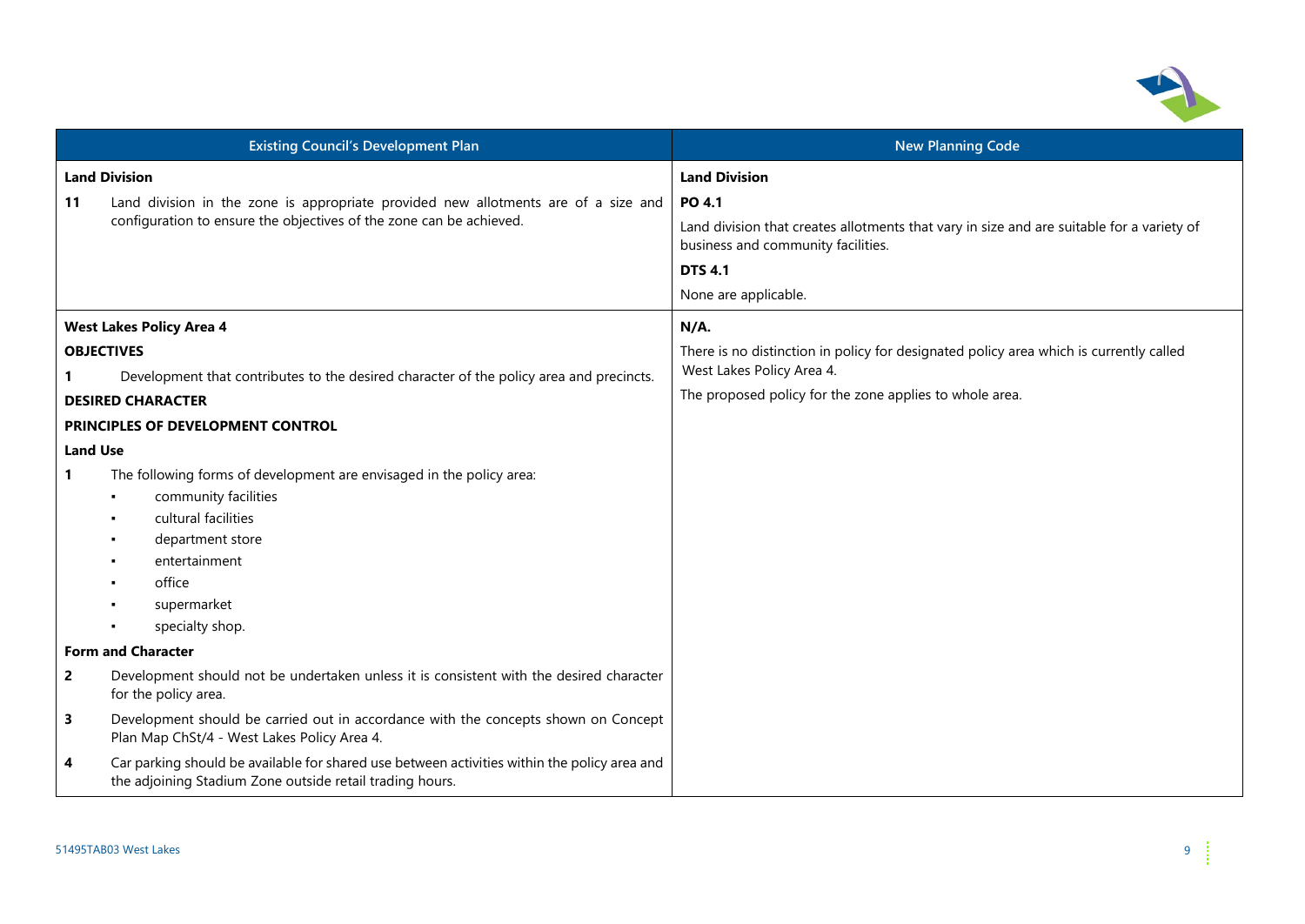

|                                                                                                                                                                                                                                                                                                                                                                                                                                               | <b>Existing Council's Development Plan</b>                                                                                                                                                                                                                                                                                                                                                              | <b>New Planning Code</b>                                                                                                                                 |  |
|-----------------------------------------------------------------------------------------------------------------------------------------------------------------------------------------------------------------------------------------------------------------------------------------------------------------------------------------------------------------------------------------------------------------------------------------------|---------------------------------------------------------------------------------------------------------------------------------------------------------------------------------------------------------------------------------------------------------------------------------------------------------------------------------------------------------------------------------------------------------|----------------------------------------------------------------------------------------------------------------------------------------------------------|--|
|                                                                                                                                                                                                                                                                                                                                                                                                                                               | <b>Land Division</b>                                                                                                                                                                                                                                                                                                                                                                                    |                                                                                                                                                          |  |
| 5                                                                                                                                                                                                                                                                                                                                                                                                                                             | Land division should not create additional allotments which would require access points to<br>be created off West Lakes Boulevard.                                                                                                                                                                                                                                                                      |                                                                                                                                                          |  |
|                                                                                                                                                                                                                                                                                                                                                                                                                                               | <b>Precinct 16 Retail Core West Lakes</b>                                                                                                                                                                                                                                                                                                                                                               | N/A.                                                                                                                                                     |  |
| This precinct provides the focus for retailing, personal service, leisure and community activities<br>within the West Lakes Policy Area. It operates within a closed mall environment surrounded by<br>ground level car parking.                                                                                                                                                                                                              |                                                                                                                                                                                                                                                                                                                                                                                                         | There is no distinction in policy between the areas that are currently is separate precincts.<br>The proposed policy for the zone applies to whole area. |  |
| The development of after hours activities and institutional and community facilities is<br>encouraged. The northern end of the precinct will continue to provide the focus for large space<br>retail including bulky goods outlets, fast food, restaurant and commercial activities in the West<br>Lakes Centre. Residential development is not envisaged within this precinct.                                                               |                                                                                                                                                                                                                                                                                                                                                                                                         |                                                                                                                                                          |  |
| Any extension of floor space will be designed to ensure centrally located and convenient public<br>and community transport access, linkages to retail areas and shelter, lighting and comfort for<br>public transport users.                                                                                                                                                                                                                  |                                                                                                                                                                                                                                                                                                                                                                                                         |                                                                                                                                                          |  |
| The establishment of public transport interchange facilities will be important in new development<br>as an integral part of extension of floor space so that they are central to major centre activities<br>and conveniently accessible for public transport vehicles from the surrounding road systems.<br>Alterations and additions that similarly enable the establishment of such facilities as part of the<br>development are desirable. |                                                                                                                                                                                                                                                                                                                                                                                                         |                                                                                                                                                          |  |
|                                                                                                                                                                                                                                                                                                                                                                                                                                               | <b>Precinct 17 Lakefront</b>                                                                                                                                                                                                                                                                                                                                                                            |                                                                                                                                                          |  |
|                                                                                                                                                                                                                                                                                                                                                                                                                                               | <b>Existing Character / Pattern of Development</b>                                                                                                                                                                                                                                                                                                                                                      |                                                                                                                                                          |  |
|                                                                                                                                                                                                                                                                                                                                                                                                                                               | This precinct forms the interface between the major retail complex of West Lakes Mall and the<br>artificial lake of West Lakes. Existing development along the lakefront comprises primarily low<br>scale commercial development taking advantage of lakefront views. Two exceptions to the built<br>form are the 6 storey Lakes Hotel and, just outside the area, the Island Point apartment building. |                                                                                                                                                          |  |
|                                                                                                                                                                                                                                                                                                                                                                                                                                               | <b>Land Use / Function</b>                                                                                                                                                                                                                                                                                                                                                                              |                                                                                                                                                          |  |
|                                                                                                                                                                                                                                                                                                                                                                                                                                               | The precinct will continue to be developed as a mixed use area providing a range of office,<br>leisure, restaurant, residential, tourist accommodation, open space and community activities and<br>utilising the lake front for views and public spaces.                                                                                                                                                |                                                                                                                                                          |  |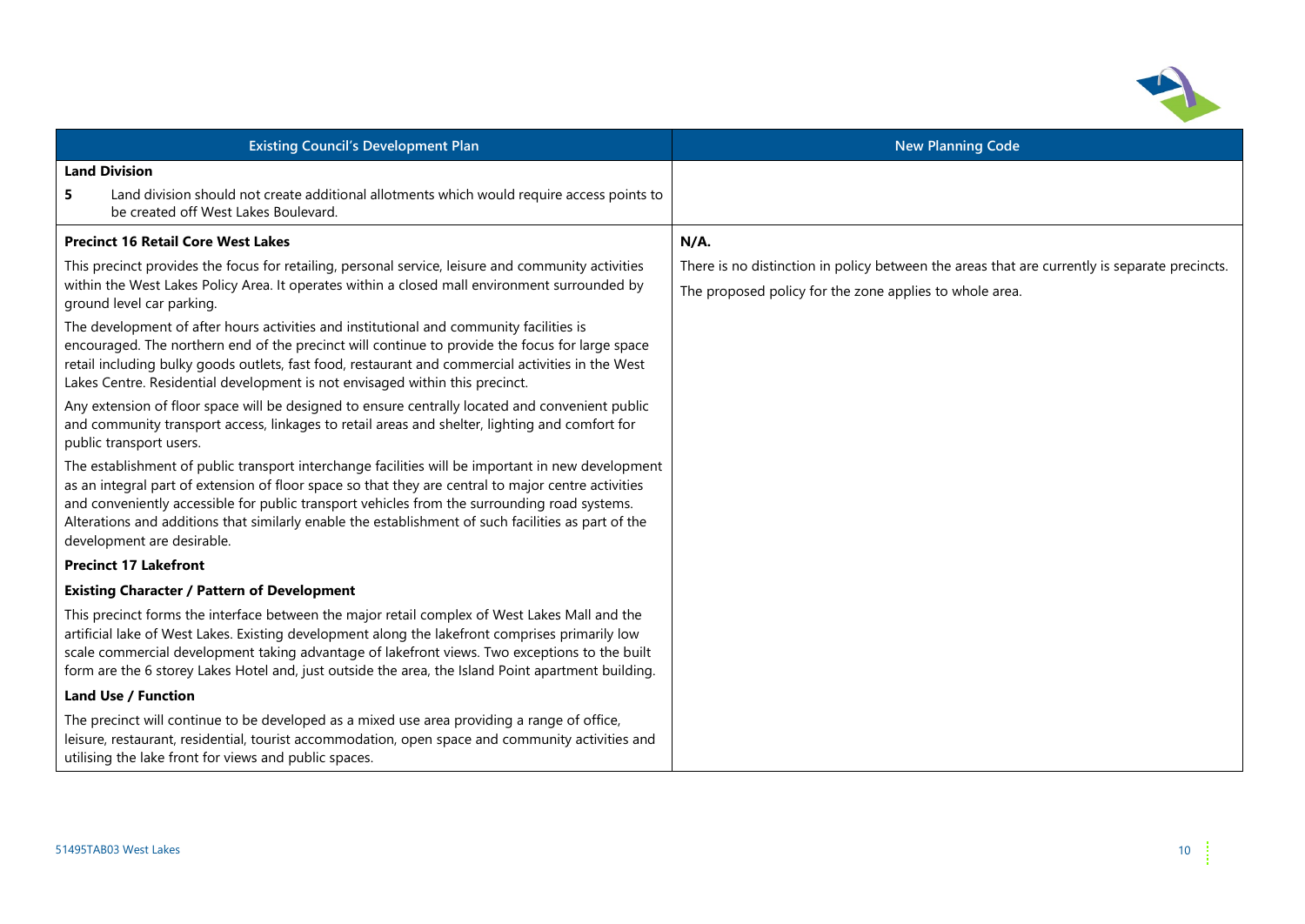

| <b>Existing Council's Development Plan</b>                                                                                                                                                                                                                                                                                                                                                                              | <b>New Planning Code</b> |
|-------------------------------------------------------------------------------------------------------------------------------------------------------------------------------------------------------------------------------------------------------------------------------------------------------------------------------------------------------------------------------------------------------------------------|--------------------------|
| It is envisaged that residential development at medium to high densities will only occur where<br>located above non-residential land uses.                                                                                                                                                                                                                                                                              |                          |
| <b>Streetscape / Built Form</b>                                                                                                                                                                                                                                                                                                                                                                                         |                          |
| New development in this precinct that takes advantage of its proximity to a range of services,<br>public transport and the location on the lakefront through an increase in the scale of<br>development is desirable. Development is not appropriate within the precinct that exceeds<br>4 storeys (15 metres) in height, as indicated on Concept Plan Map ChSt/4 - West Lakes Policy<br>Area 4.                        |                          |
| <b>Building Design</b>                                                                                                                                                                                                                                                                                                                                                                                                  |                          |
| New development of a contemporary architectural style which complements and contributes<br>positively to the existing built form is desirable within the precinct. To ensure the mass and bulk<br>of new buildings is not greater than that of adjacent buildings, it will be appropriate to articulate<br>new buildings by stepping in higher floors commensurate with existing landmark buildings in the<br>locality. |                          |
| The provision of articulated and varied facades to buildings is important in order to make the<br>scale of development more human. High quality structured landscaping is also desirable to<br>mitigate large scale building facades, provide visual amenity and shade, and help establish a clear<br>hierarchy of vehicle and pedestrian movement patterns across the precinct.                                        |                          |
| It is important that new buildings and additions to existing buildings complement the established<br>character.                                                                                                                                                                                                                                                                                                         |                          |
| Characteristics which could be incorporated into new building design include:                                                                                                                                                                                                                                                                                                                                           |                          |
| variation in walling setbacks with angled roof planes<br>(a)                                                                                                                                                                                                                                                                                                                                                            |                          |
| (b)<br>rendered or brick walls, and primarily light textures and colours                                                                                                                                                                                                                                                                                                                                                |                          |
| primarily strong horizontal elements with clearly defined and segmented vertical<br>(c)<br>elements                                                                                                                                                                                                                                                                                                                     |                          |
| an asymmetrical appearance for higher buildings as viewed from the lakefront and<br>(d)<br>Brebner Drive.                                                                                                                                                                                                                                                                                                               |                          |
| Allowing for spaces between buildings will enable development to provide clear and<br>unobstructed sightlines from Brebner Drive through to the lake.                                                                                                                                                                                                                                                                   |                          |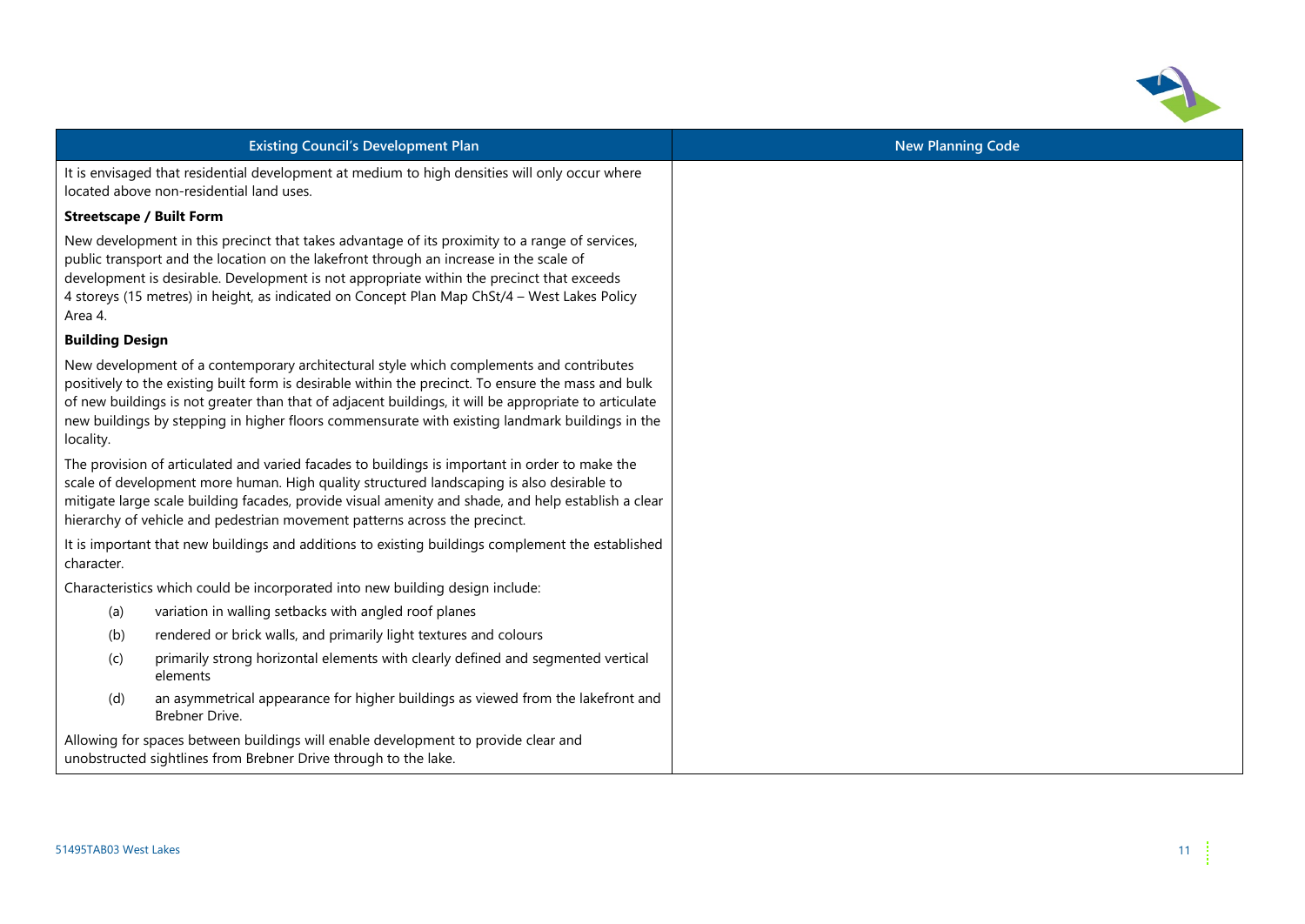

| <b>Existing Council's Development Plan</b>                                                                                                                                                                                                                                         |                     |                                                                                                                                                                                                                                                                                                                                              |
|------------------------------------------------------------------------------------------------------------------------------------------------------------------------------------------------------------------------------------------------------------------------------------|---------------------|----------------------------------------------------------------------------------------------------------------------------------------------------------------------------------------------------------------------------------------------------------------------------------------------------------------------------------------------|
|                                                                                                                                                                                                                                                                                    | <b>Public Realm</b> |                                                                                                                                                                                                                                                                                                                                              |
|                                                                                                                                                                                                                                                                                    |                     | It will be important to improve and strengthen the interface between buildings and the public<br>realm by establishing clearly defined breaks between buildings to provide landscaping and<br>sightlines to the lake from Brebner Drive and through the provision of pedestrian linkages<br>between Brebner Drive and the lakefront walkway. |
|                                                                                                                                                                                                                                                                                    |                     | PRECINCT SPECIFIC PROVISIONS                                                                                                                                                                                                                                                                                                                 |
|                                                                                                                                                                                                                                                                                    |                     | Refer to the Map Reference Tables for a list of the maps that relate to the following precincts.                                                                                                                                                                                                                                             |
|                                                                                                                                                                                                                                                                                    |                     | <b>Precinct 16 Retail Core West Lakes 6</b>                                                                                                                                                                                                                                                                                                  |
| precinct.                                                                                                                                                                                                                                                                          |                     | Development should not be undertaken unless it is consistent with the desired character for the                                                                                                                                                                                                                                              |
|                                                                                                                                                                                                                                                                                    |                     | <b>Precinct 17 Lakefront</b>                                                                                                                                                                                                                                                                                                                 |
| <b>Land Use</b>                                                                                                                                                                                                                                                                    |                     |                                                                                                                                                                                                                                                                                                                                              |
| $\overline{7}$                                                                                                                                                                                                                                                                     |                     | Development should not be undertaken unless it is consistent with the desired character<br>for the precinct.                                                                                                                                                                                                                                 |
| 8<br>Medium to high-density residential development should only be undertaken in<br>conjunction with a primary envisaged use in the precinct and provided such development<br>does not prejudice the operation of existing or future commercial activities within the<br>precinct. |                     |                                                                                                                                                                                                                                                                                                                                              |
| 9                                                                                                                                                                                                                                                                                  |                     | The facade of new development should include all of the following:                                                                                                                                                                                                                                                                           |
|                                                                                                                                                                                                                                                                                    | (a)                 | a clearly defined base, middle and top                                                                                                                                                                                                                                                                                                       |
|                                                                                                                                                                                                                                                                                    | (b)                 | architectural features which give human scale at street level and the lake-front,<br>such as entrance porches                                                                                                                                                                                                                                |
|                                                                                                                                                                                                                                                                                    | (c)                 | the breaking up of large, horizontal facades into smaller, articulated sections,<br>where the proportion of solid to void is at a human scale                                                                                                                                                                                                |
|                                                                                                                                                                                                                                                                                    | (d)                 | a well defined entry point                                                                                                                                                                                                                                                                                                                   |
|                                                                                                                                                                                                                                                                                    | (e)                 | the use of subdued colours and textures                                                                                                                                                                                                                                                                                                      |
|                                                                                                                                                                                                                                                                                    | (f)                 | the use of shading devices.                                                                                                                                                                                                                                                                                                                  |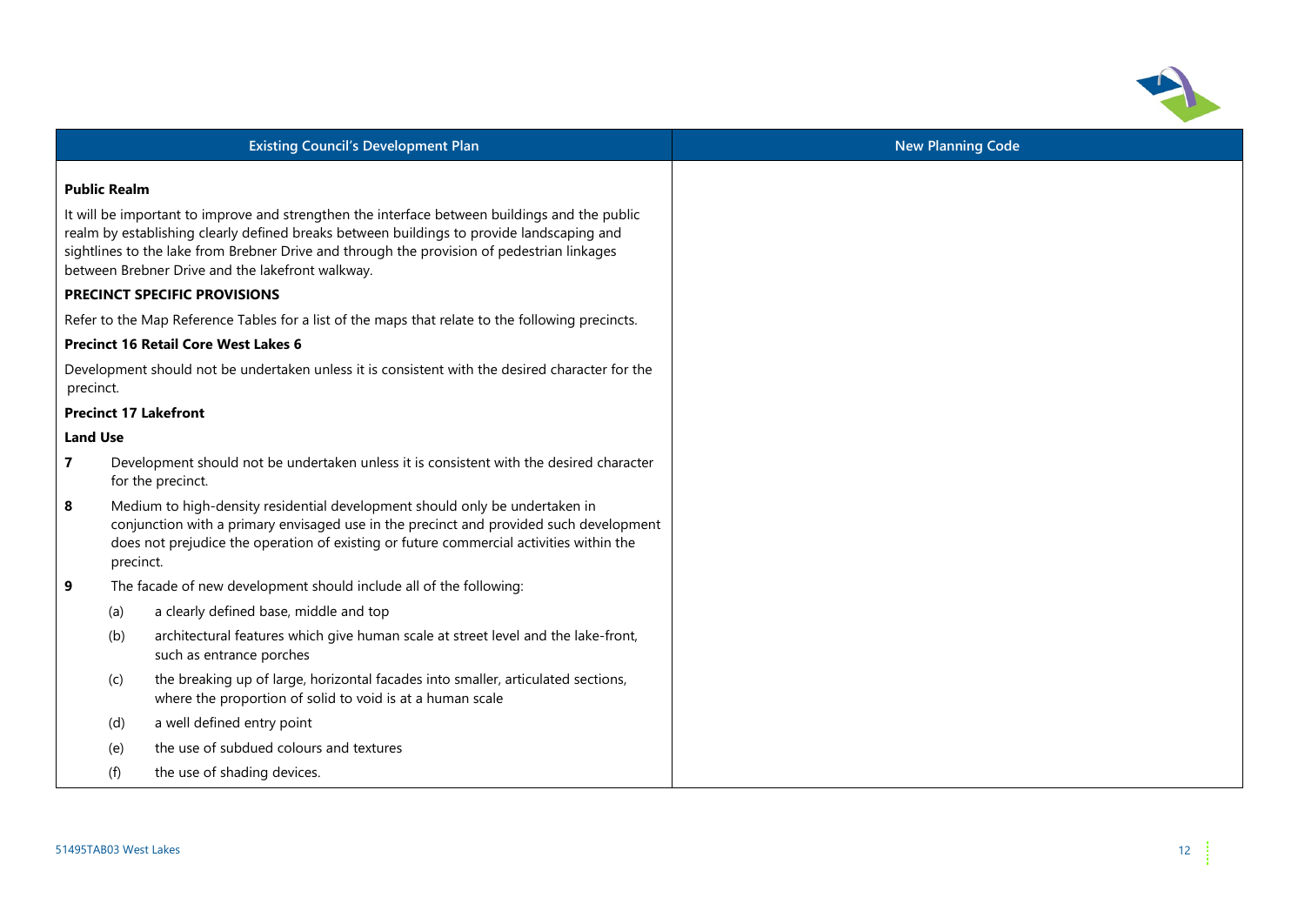

| <b>Existing Council's Development Plan</b>                                                                                                                                                                                                                                                                            | <b>New Planning Code</b>                     |
|-----------------------------------------------------------------------------------------------------------------------------------------------------------------------------------------------------------------------------------------------------------------------------------------------------------------------|----------------------------------------------|
| The provision and/or enhancement of pedestrian linkages between Precinct 15 Retail Core West<br>Lakes and this precinct and between Brebner Drive and the lakefront walkway is desirable.                                                                                                                             |                                              |
| The creation of vibrant frontages and public spaces adjacent to the lakefront is desirable. High<br>levels of human activity and interaction will be achieved by integrating these public spaces with<br>the buildings.                                                                                               |                                              |
| It will be important to provide consistent high quality landscaping along both the Brebner Drive<br>and lake frontages of the precinct and within the car parking areas that is integrated with the<br>built form and pedestrian linkages.                                                                            |                                              |
| Fencing to the Brebner Drive or lakefront frontages is not appropriate.                                                                                                                                                                                                                                               |                                              |
| Public participation within the West Lakes Policy Area will be encouraged through prominent<br>buildings that facilitate the creation of public spaces adjacent to the lakefront. It will be<br>important to clearly define these public spaces by landscaping, pavement treatment, lighting and<br>street furniture. |                                              |
| <b>Environment</b>                                                                                                                                                                                                                                                                                                    |                                              |
| It will be important to minimise noise and other amenity impacts on residential land uses.                                                                                                                                                                                                                            |                                              |
| <b>Key Elements of Desired Character</b>                                                                                                                                                                                                                                                                              |                                              |
| The following design elements will be given greater weight when determining whether or not a<br>development proposal is in accordance with the desired character:                                                                                                                                                     |                                              |
| reducing bulk and mass as the height of buildings increases<br>(a)                                                                                                                                                                                                                                                    |                                              |
| creation of public spaces adjacent to the lakefront, and where possible in-between<br>(b)<br>buildings                                                                                                                                                                                                                |                                              |
| creation of a pedestrian friendly and human scale built form adjacent to the<br>(c)<br>lakefront and Brebner Drive, including pedestrian linkages between Brebner Drive<br>and the lakefront and in accordance with Concept Plan Map ChSt/4 - West Lakes<br>Policy Area 4.                                            |                                              |
| Overlay                                                                                                                                                                                                                                                                                                               | Overlay                                      |
| Trasport Overlay Map ChSt/6 applies.                                                                                                                                                                                                                                                                                  | Airport Building Heights (Regulated) Overlay |
|                                                                                                                                                                                                                                                                                                                       | Traffic Generating Development Overlay       |
|                                                                                                                                                                                                                                                                                                                       | Urban Transport Route Overlay                |